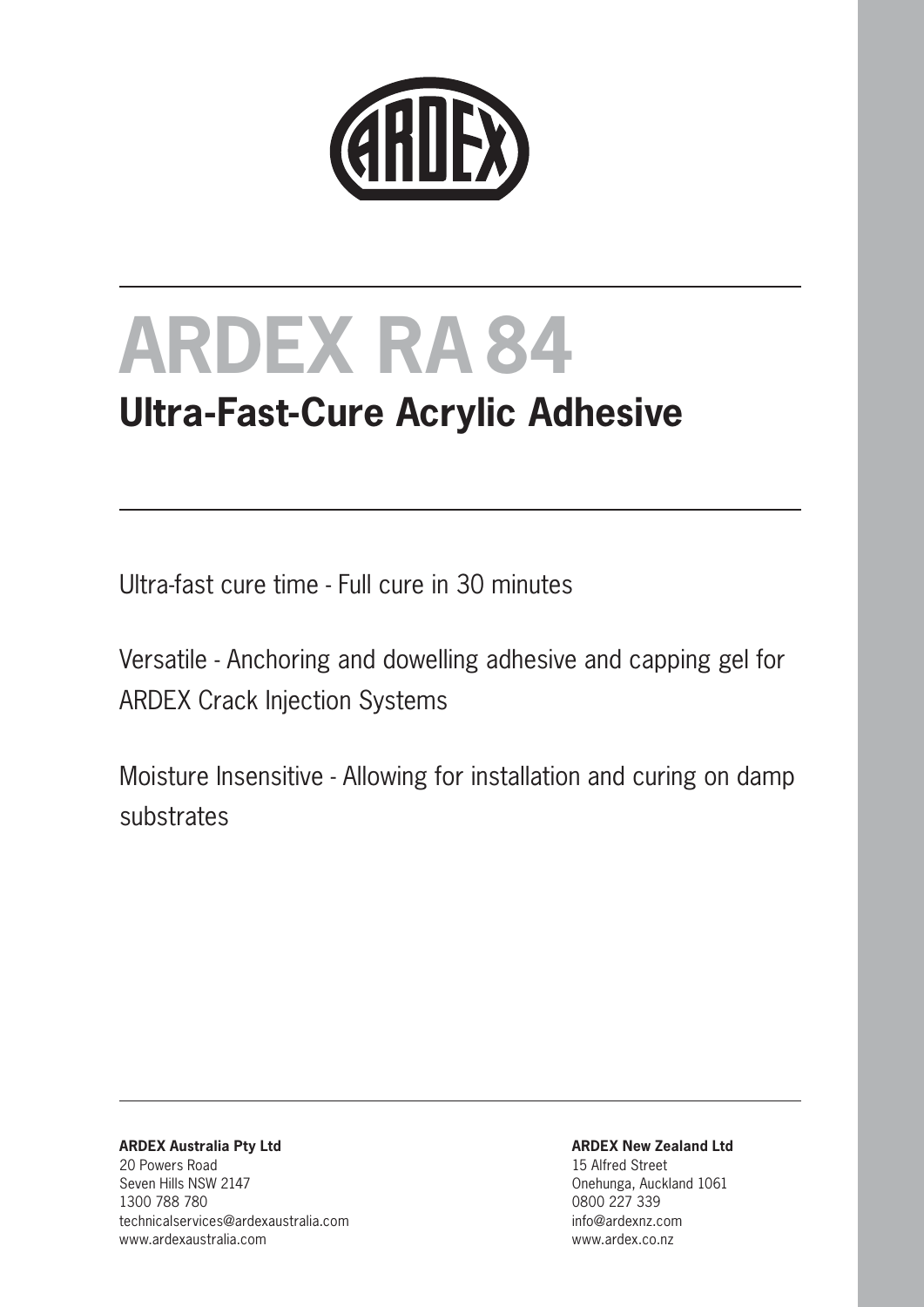### **Ultra-Fast-Cure Acrylic Adhesive**

#### **DESCRIPTION**

ARDEX RA 84 is a two-component, non-sag, styrenefree, acrylic system used for anchoring and dowelling applications in uncracked concrete using threaded rod and rebar. Due to its ultra-fast cure time, it is an ideal capping gel for ARDEX Crack Injection applications. ARDEX RA 84 is moisture insensitive, allowing installation and curing in damp, water-saturated environments.

#### **GENERAL USES & APPLICATIONS**

- Adhering dowel bars and tie bars for full depth concrete repairs
- Short-term tensile anchoring and shear loading conditions in accordance with allowable stress design (ASD)
- Wide service temperature range between -40 °C to 80 °C
- Moisture insensitive allowing installation and curing in damp water-saturated environments
- Bonding agent for fresh concrete to hardened concrete and hardened to hardened concrete

#### **ADVANTAGES & FEATURES**

- Ultra-fast 30 minute full cure time at 25 °C in dry concrete
- High bond strength with fast cure times
- Easily dispensable even at low temperatures
- Styrene free
- Non-sag

#### **INSTRUCTIONS**

Before using ARDEX RA 84, make sure that the surfaces to be bonded are sound and clean so there is no dust, dirt, grease, wax, oil, or any other contaminant present. Smooth surfaces should be mechanically roughened with a wire brush or sand paper before application.

#### **CARTRIDGE SET-UP**

- 1. Unscrew the plastic cap and remove the plug.
- 2. Place cartridge into a heavy-duty caulking gun.
- 3. Dispense a small amount of product into a disposable container until both materials flow evenly from the cartridge.
- 4. Attach mixing nozzle to cartridge and dispense a

 small amount of material until a consistent colour with no streaks is obtained.

#### **INSTALLATION INSTRUCTIONS**

#### **Drilling and Cleaning**



Using a rotary hammer drill, and a drill bit with the appropriate size for the anchor diameter to be installed, drill the hole to the specified embedment depth.

CAUTION: Always wear appropriate personal protection equipment (PPE) for eyes, ears & skin and avoid inhalation of dust during the drilling and cleaning process. Refer to the Safety Data Sheet (SDS) for details prior to proceeding.



NOTE: Remove any standing water from hole prior to beginning the cleaning process. Using oil free compressed air **2** with a minimum pressure of 550kPa, insert the air wand to the bottom of the

drilled hole and blow out the debris with an up/down motion for a minimum of 4 seconds each cycle (4X).



Select the correct wire brush size for the drilled hole diameter (see Table 2), making sure that the brush is long enough to reach the bottom of the drilled hole. Reaching the bottom of the hole, brush in

an up/down and twisting motion for 4 cycles (4X). CAUTION: The brush should contact the walls of the hole. If it does not, the brush is either too worn or small and should be replaced with a new brush of the correct diameter.



Blow the hole out once more to remove brush debris using oil free compressed air with a minimum pressure of 550kPa. Insert the air wand to the bottom of the drilled hole and blow out the debris with an up/

down motion for a minimum of 4 seconds/cycles (4X). Visually inspect the hole to confirm it is clean.

NOTE: If installation will be delayed for any reason, cover cleaned holes to prevent contamination.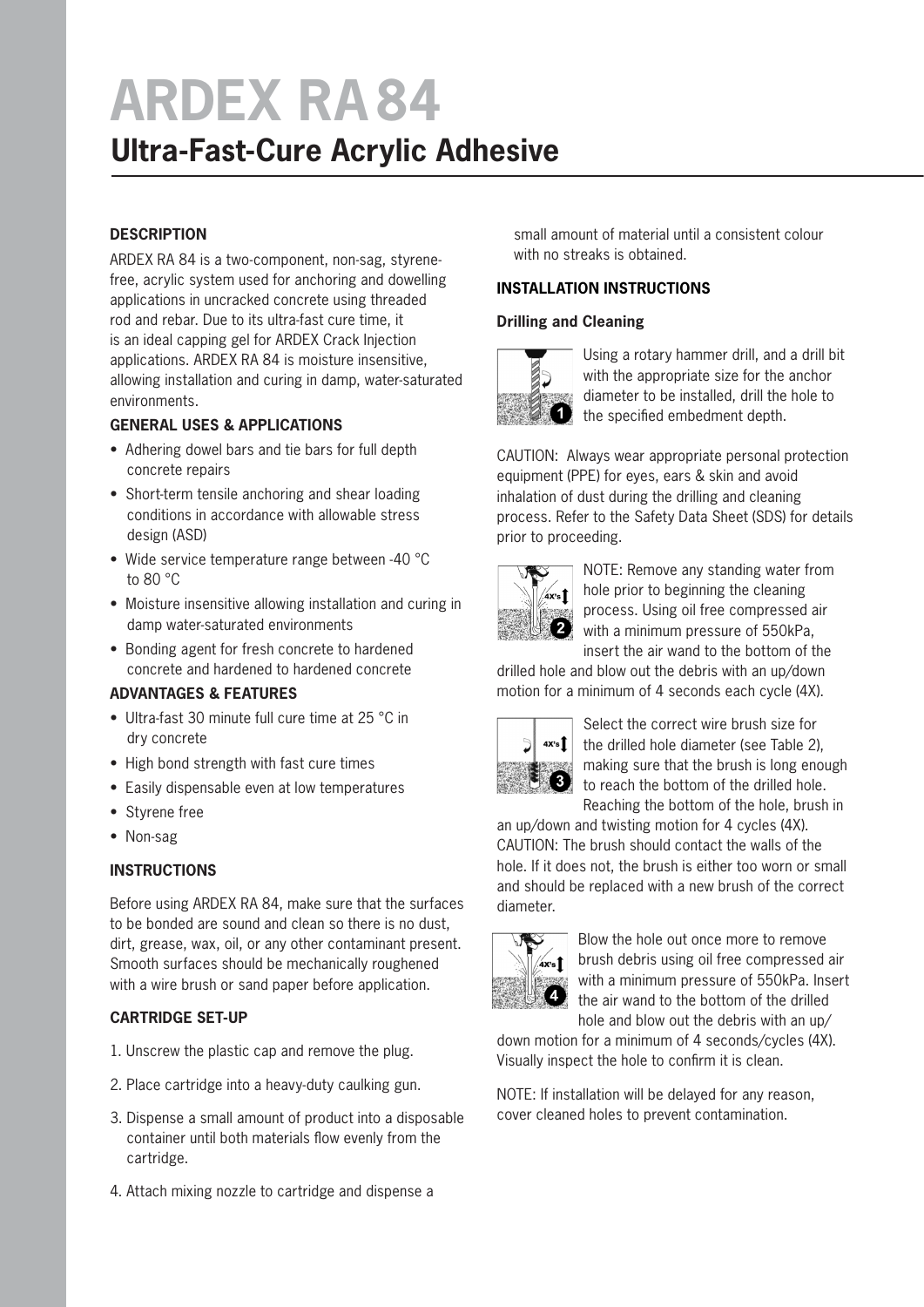### **Ultra-Fast-Cure Acrylic Adhesive**

#### **Cartridge Preparation**



CAUTION: Check the expiration date on the cartridge to ensure it is not expired. Do not use expired product! Remove the protective cap from the adhesive cartridge and insert the cartridge into the

recommended dispensing tool. Before attaching mixing nozzle, balance the cartridge by dispensing a small amount of material until both components are flowing evenly. For a cleaner environment, hand mix the two components and let cure prior to disposal in accordance with local regulations.



Only after the cartridge has been balanced, screw on the appropriate mixing nozzle to the cartridge (see Table 1). Do not modify mixing nozzle and confirm that internal mixing element is in place prior

to dispensing adhesive. Take note of the air and base material temperatures and review the working/full cure time chart (see Table 4) prior to starting the injection process.



Dispense 200mm - 300mm of material from the mixing nozzle into a disposable container according to local regulations and prior to initial injection into the drill hole. The product should be a uniform

grey color with no streaks.

NOTE: The adhesive must be properly mixed in order to perform as published.

CAUTION: When changing cartridges, never reuse nozzles. A new nozzle shall be used with each new cartridge and steps 5 - 7 should be repeated accordingly.

#### **Installation and Curing (Vertical Down and Horizontal)**



NOTE: The engineering drawings must be followed. For any applications not covered by this document, or if there are any installation questions, please contact the ARDEX Technical Services Department.

Insert the mixing nozzle to the bottom of the hole and fill from the bottom to the top approximately two-thirds full, being careful not to withdraw the nozzle too quickly as this may trap air in the adhesive.

NOTE: When using a pneumatic dispensing tool, ensure that pressure is set at 60kPa maximum.



Prior to inserting the threaded rod or rebar into the hole, make sure it is clean and free of oil and dirt and that the necessary embedment depth is marked on the anchor element. Insert the anchor

element into the hole while turning 1 - 2 rotations prior to the anchor reaching the bottom of the hole. Excess adhesive should be visible on all sides of the fully installed anchor. For horizontal installations, wedges should be used to center and support the anchor while the adhesive is curing.

CAUTION: Use extra care with deep embedment or high temperature installations to ensure that the working time has not elapsed prior to the anchor being fully installed.



Do not disturb, torque or apply any load to the installed anchor until the specified full cure time has passed. The amount of time needed to reach full cure is base material temperature and moisture dependent -

refer to Table 4 for appropriate full cure time.

#### **CURING**

ARDEX RA 84 has a working time of 5 minutes at 23˚C and 50% relative humidity. Full cure on dry concrete within 30 minutes, twice as long on damp concrete.

#### **TABLE A. Cure Schedule**

| <b>BASE</b><br><b>MATERIAL</b><br><b>TEMPERATURE</b><br><b>RANGE (°C)</b> | <b>WORKING</b><br><b>TIME</b> | <b>FULL CURE</b><br><b>TIME - DRY</b><br><b>CONCRETE</b> | <b>FULL CURE</b><br><b>TIME - DAMP</b><br><b>CONCRETE</b> |
|---------------------------------------------------------------------------|-------------------------------|----------------------------------------------------------|-----------------------------------------------------------|
| 5                                                                         | $20 \text{ min}$              | $90$ min                                                 | 3 <sub>hr</sub>                                           |
| 15                                                                        | 9 min                         | $60$ min                                                 | 2 <sub>hr</sub>                                           |
| 25                                                                        | $5 \text{ min}$               | $30 \text{ min}$                                         | 60 min                                                    |
| 35                                                                        | 3 min                         | $20 \text{ min}$                                         | $40$ min                                                  |

1. Working and full cure times are approximate, may be linearly interpolated between

listed temperatures and are based on cartridge/nozzle system performance.<br>2. Application Temperature: Substrate temperature should be from -9 - 35 °C.<br>3. When ambient or base material temperature falls below -5 °C, cond

adhesive above 20 °C prior to use.

#### **APPLICATION TEMPERATURE**

Substrate and ambient air temperature should be between 5°C and 35°C. When the work environment or substrate falls below 20°C, condition the product to 20°C – 25°C prior to use. Cold product may become too thick; product that is too warm will react faster than normal.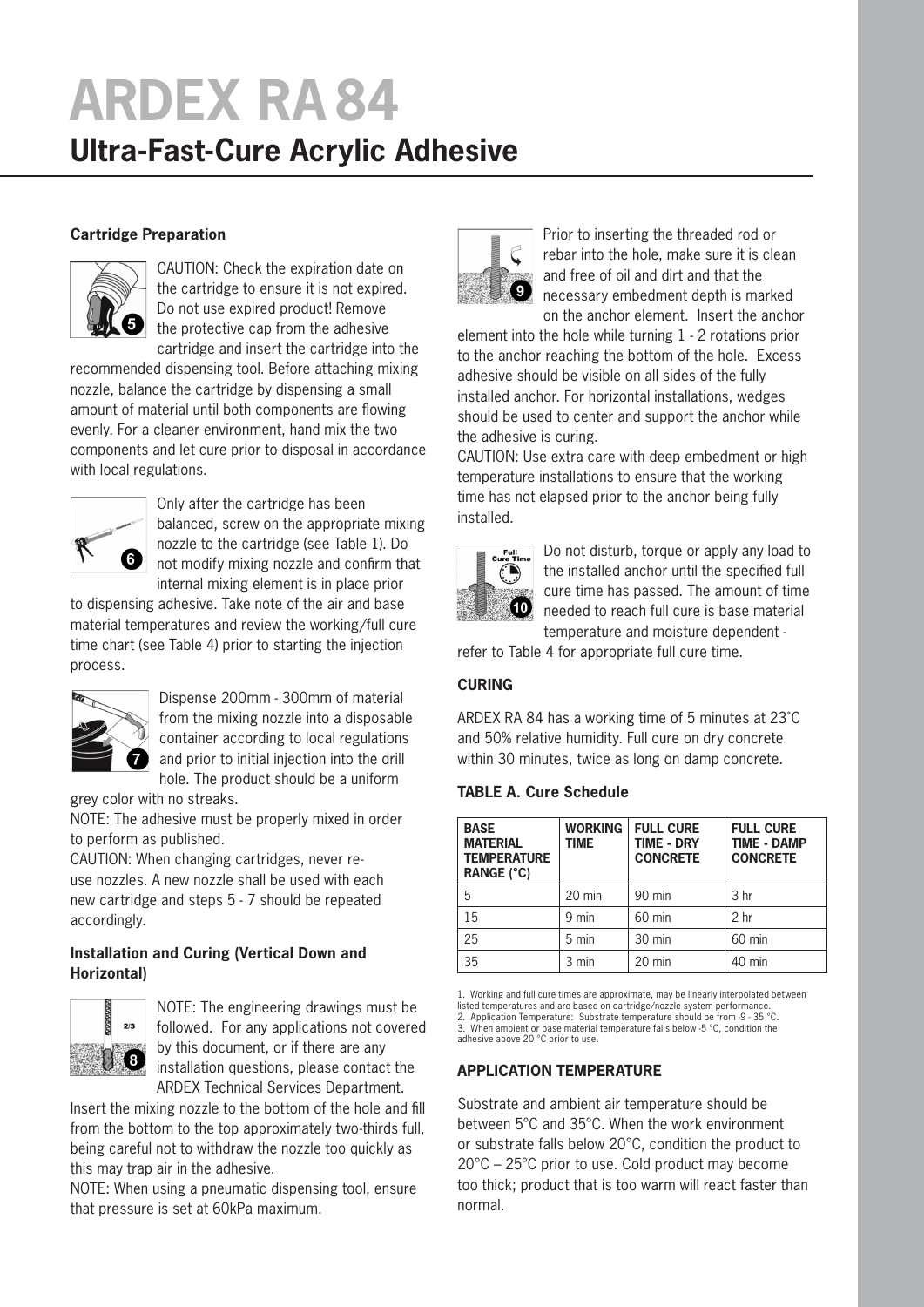## **ARDEX RA84 Ultra-Fast-Cure Acrylic Adhesive**

#### **CLEAN UP**

Clean tools and equipment with white spirits, mineral turps or aerosol dewatering agent or lubricant. Do not allow adhesive to harden on equipment.

#### **PACKAGING**

ARDEX RA 84 is sold in a 300mL cartridge.

#### **SHELF LIFE**

ARDEX RA 84 has a shelf life of 18 months at 23°C and 50% relative humidity when stored in the original unopened packaging or if resealed for future use.

#### **PLEASE PAY ATTENTION TO THE FOLLOWING**

Not recommended for any application where there may be a sustained tensile load, including overhead applications.

#### **SAFETY DATA**

Causes eye and skin irritation and may cause serious eye damage. May cause an allergic skin reaction. May cause damage to organs through prolonged or repeated exposure. Do not release into the environment, harmful to aquatic life with long lasting effects. Wear protective gloves, clothing, eye and face protection Avoid inhaling dust/fumes/gas/mist/vapours/spray. Ensure adequate ventilation during mixing and application. In case of contact with the eyes rinse with running water until advised to stop by the Poisons Information Centre or a doctor, or for at least 15 minutes. Call the Poisons Information Centre on 131 126 (AUS) and 0800 764 766 (NZ) or call a doctor if you feel unwell or if swallowed. Do not induce vomiting. Check with your local Council regarding the disposal of contents and packaging. Keep out of the reach of children. Additional information is in the Safety Data Sheet (SDS) at www.ardexaustralia.com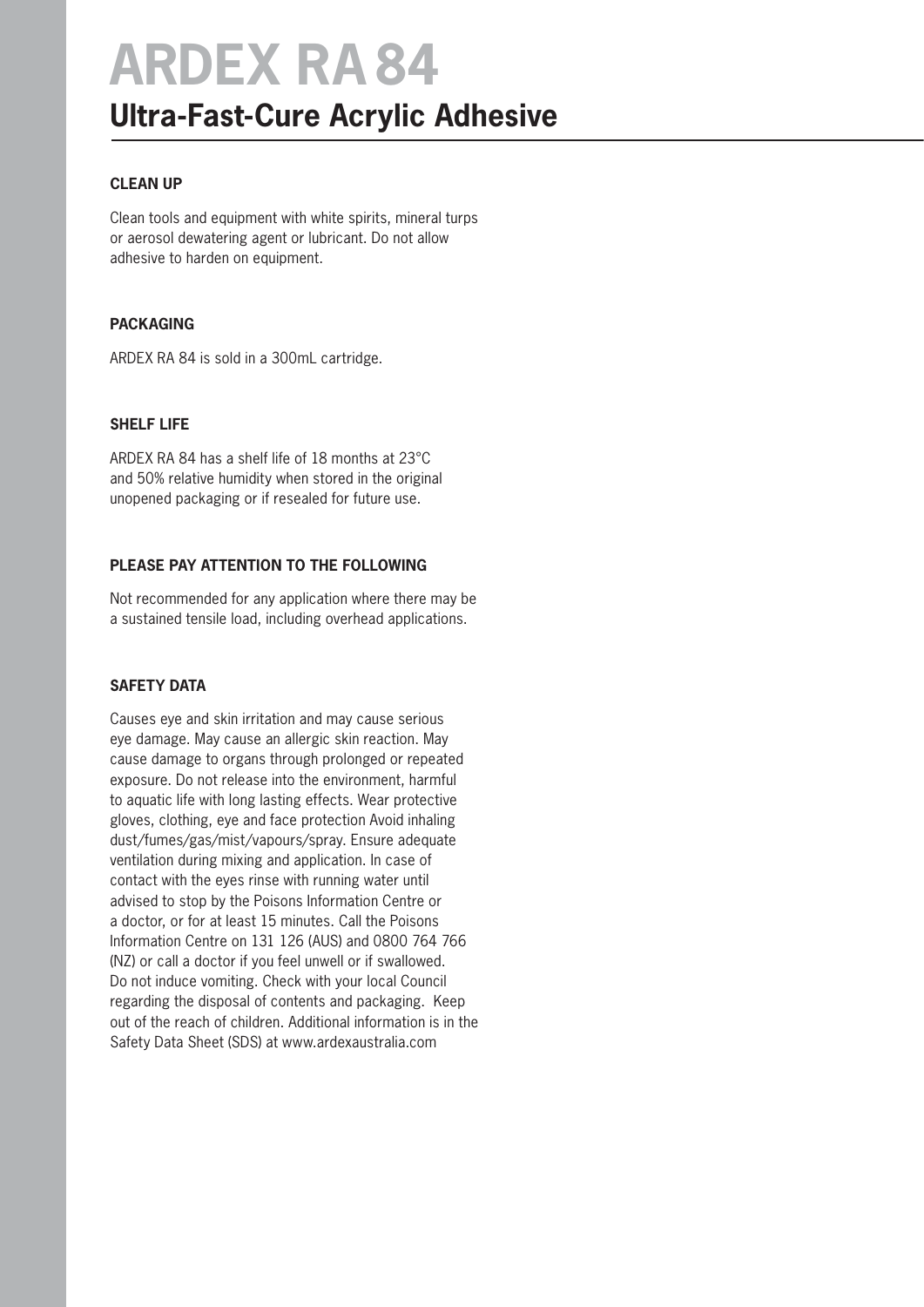### **Ultra-Fast-Cure Acrylic Adhesive**

#### **TECHNICAL DATA** TABLE B. ARDEX RA 84 Performance to ASTM C881-1412<sup>1,2,3</sup>

| <b>PROPERTY</b>                                             | <b>CURE TIME</b> | <b>ASTM STANDARD</b> | <b>UNITS</b> | <b>SAMPLE CONDITIONING TEMPERATURE</b> |                   |                |  |
|-------------------------------------------------------------|------------------|----------------------|--------------|----------------------------------------|-------------------|----------------|--|
|                                                             |                  |                      |              | <b>CLASS A</b>                         | <b>CLASS B</b>    | <b>CLASS C</b> |  |
|                                                             |                  |                      |              | $-10 °C$                               | 10 <sup>°</sup> C | 35 °C          |  |
| Gel Time - 60 Gram Mass <sup>4</sup>                        |                  | C881                 | min          | 50                                     | 10                | 4              |  |
| Compressive Yield Strength                                  | 7 day            | D695                 | <b>MPa</b>   | 41                                     | 39                | 24             |  |
| <b>Compressive Modulus</b>                                  |                  |                      | <b>MPa</b>   | 2,400                                  | 1,900             | 1,900          |  |
| <b>Bond Strength</b><br>Hardened to Hardened Concrete       | 2 day            | C882                 | <b>MPa</b>   | 21                                     | 21                | 17             |  |
| <b>Bond Strength</b><br>Fresh Concrete to Hardened Concrete | 14 day           |                      | <b>MPa</b>   | 22                                     | 21                | 21             |  |
|                                                             |                  |                      | <b>MPa</b>   | 15                                     |                   |                |  |
| Consistency or Viscosity                                    |                  | C881                 |              | Non-sag                                |                   |                |  |
| Heat Deflection Temperature                                 | 7 day            | D648                 | $^{\circ}C$  | 63                                     |                   |                |  |
| <b>Water Absorption</b>                                     | 14 day           | D <sub>570</sub>     | %            | 0.42                                   |                   |                |  |
| Linear Coefficient of Shrinkage                             | 48 hr            | D2566                | $\%$         | 0.014                                  |                   |                |  |

**TABLE C. TENSION & SHEAR LOADS FOR THREADED ROD in normal-weight concrete1,2**

1. Results based on testing conducted on a representative lot(s) of product. Average results will vary according to the tolerances of the given property.<br>2. Full cure time is listed above to obtain the given properties for

4. Gel time may be lower than the minimum required for ASTM C881.

| <b>EMBEDMENT</b><br><b>DEPTH</b> mm |                       | <b>TENSION LOAD BASED</b><br>ON BOND STRENGTH/<br><b>CONCRETE CAPACITY</b> |                                     |                                    | ALLOWABLE LOADS BASED ON STEEL STRENGTH <sup>3</sup> |                                     |                                    |                                      |  |  |
|-------------------------------------|-----------------------|----------------------------------------------------------------------------|-------------------------------------|------------------------------------|------------------------------------------------------|-------------------------------------|------------------------------------|--------------------------------------|--|--|
|                                     | $fc = 27.5 MPa$       | $(4,000 \text{ psi})$                                                      | <b>Tension</b>                      |                                    | <b>Shear</b>                                         |                                     |                                    |                                      |  |  |
|                                     | <b>Ultimate</b><br>kN | <b>Allowable</b><br>kN                                                     | <b>ASTM F1554</b><br>Grade 36<br>kN | <b>ASTM A193</b><br>Grade B7<br>kN | <b>ASTM F593</b><br>304/316 SS<br>kN                 | <b>ASTM F1554</b><br>Grade 36<br>kN | <b>ASTM A193</b><br>Grade B7<br>kN | <b>ASTM F593</b><br>304/316 SS<br>kN |  |  |
| 85                                  | 32                    | 8                                                                          | 9                                   | 20                                 | 16                                                   | 5                                   | 10                                 | 8                                    |  |  |
| 115                                 | 59                    | 15                                                                         | 17                                  | 36                                 | 29                                                   | 9                                   | 19                                 | 15                                   |  |  |
| 140                                 | 75                    | 19                                                                         | 26                                  | 56                                 | 45                                                   | 14                                  | 29                                 | 23                                   |  |  |
| 170                                 | 99                    | 25                                                                         | 38                                  | 81                                 | 55                                                   | 19                                  | 42                                 | 28                                   |  |  |
| 200                                 | 143                   | 36                                                                         | 52                                  | 110                                | 75                                                   | 26                                  | 57                                 | 39                                   |  |  |
| 230                                 | 185                   | 46                                                                         | 67                                  | 144                                | 98                                                   | 34                                  | 74                                 | 51                                   |  |  |

1. Allowable bond strength/concrete capacity calculated using a safety factor of 4.0.

2. The lower value of either the allowable bond strength/concrete capacity or steel strength should be used as the allowable tension value for design.<br>3. Allowable steel strengths calculated in accordance with AISC Manual

4. Values for bond strength of 22mm. threaded rod were linearly interpolated from 19mm & 25mm in. data.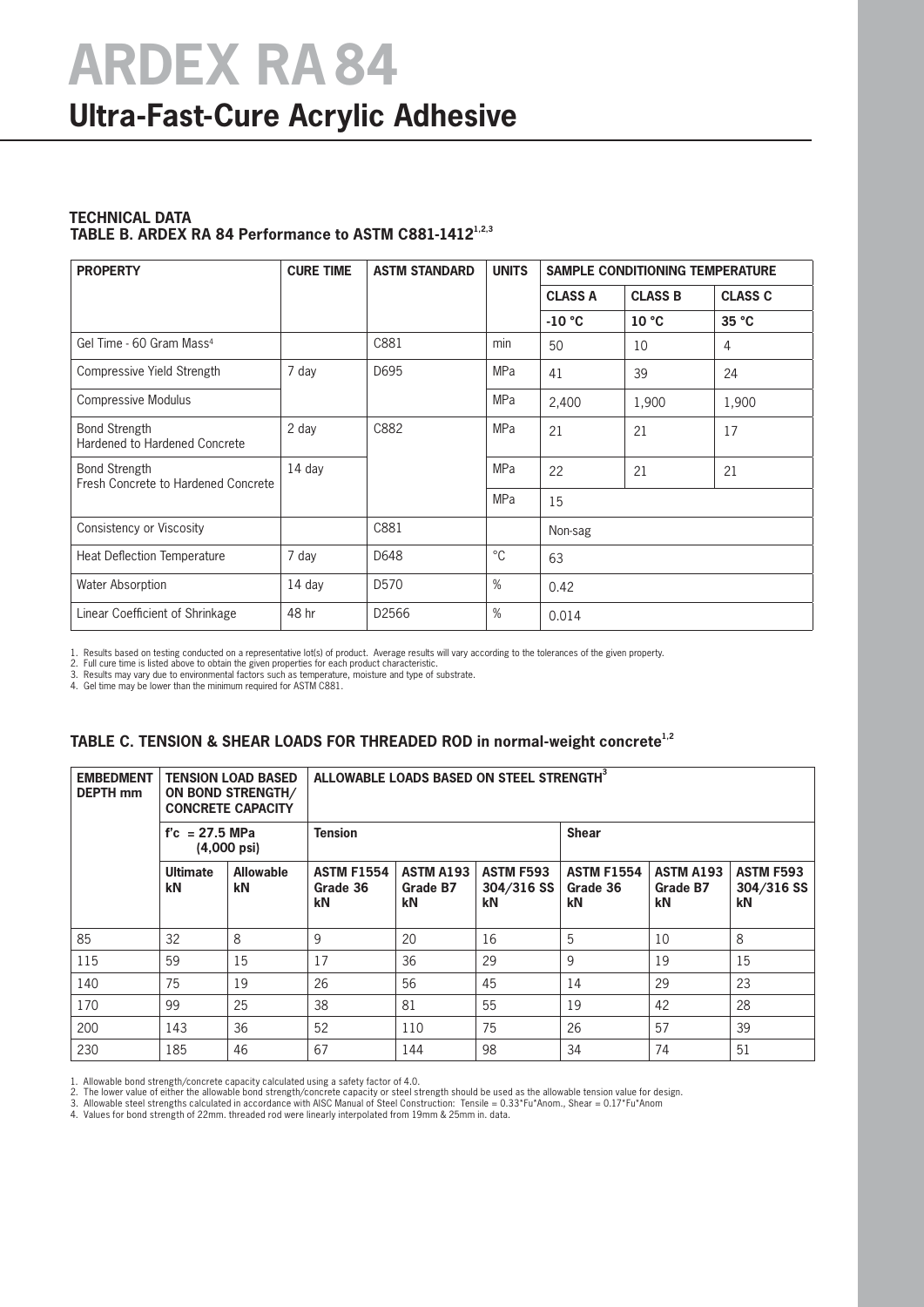#### **TABLE D. TENSION & SHEAR LOADS FOR REBAR in normal-weight concrete1,2**

| <b>REBAR</b><br><b>SIZE</b> | <b>EMBEDMENT</b><br><b>DEPTH</b> mm | <b>TENSION LOAD BASED ON BOND</b><br><b>STRENGTH/CONCRETE CAPACITY</b> |                     | ALLOWABLE LOADS BASED ON STEEL STRENGTH <sup>3</sup>        |     |                                 |                                 |  |  |
|-----------------------------|-------------------------------------|------------------------------------------------------------------------|---------------------|-------------------------------------------------------------|-----|---------------------------------|---------------------------------|--|--|
|                             |                                     | $f'c = 27.5$ MPa (4,000 psi)                                           |                     | <b>Tension</b>                                              |     | <b>Shear</b>                    |                                 |  |  |
|                             |                                     | Ultimate kN                                                            | <b>Allowable kN</b> | <b>ASTM A615</b><br>ASTM A615<br>Grade 60 kN<br>Grade 75 kN |     | <b>ASTM A615</b><br>Grade 60 kN | <b>ASTM A615</b><br>Grade 75 kN |  |  |
| No. 10                      | 85                                  | 43                                                                     | 11                  | 12                                                          | 15  | 8                               | 8                               |  |  |
| No. 13                      | 115                                 | 66                                                                     | 17                  | 21                                                          | 27  | 14                              | 15                              |  |  |
| No. 16                      | 140                                 | 88                                                                     | 22                  | 33                                                          | 41  | 21                              | 23                              |  |  |
| No. 19                      | 170                                 | 128                                                                    | 32                  | 47                                                          | 59  | 30                              | 33                              |  |  |
| No. 22                      | 200                                 | 150                                                                    | 37                  | 64                                                          | 80  | 41                              | 45                              |  |  |
| No. 25                      | 230                                 | 176                                                                    | 44                  | 84                                                          | 105 | 54                              | 60                              |  |  |

1. Allowable bond strength/concrete capacity was calculated using a safety factor of 4.0.<br>2. The lower value of either the adjusted allowable bond strength/concrete capacity or steel strength should be used as the allowabl

#### **TABLE E. ARDEX RA 84 reduction factors for EDGE DISTANCE in TENSION1,2**

#### **TABLE F. ARDEX RA 84 reduction factors for EDGE DISTANCE in SHEAR<sup>1,2</sup>**

| <b>DIAMETER</b>                                   | mm | 10   | 13                                                        | 16   | 19   | 22   | 25   |  |  |  |
|---------------------------------------------------|----|------|-----------------------------------------------------------|------|------|------|------|--|--|--|
| <b>EMBEDMENT</b><br><b>DEPTH</b>                  | mm | 85   | 115                                                       | 140  | 170  | 200  | 230  |  |  |  |
| <b>CRITICAL</b><br><b>EDGE</b><br><b>DISTANCE</b> | mm | 114  | 149                                                       | 187  | 225  | 260  | 298  |  |  |  |
| <b>MIN. EDGE</b><br><b>DISTANCE</b>               | mm | 57   | 73                                                        | 92   | 108  | 127  | 149  |  |  |  |
| <b>EDGE</b><br><b>DISTANCE mm</b>                 |    |      | <b>ALLOWABLE LOAD CAPACITY</b><br><b>REDUCTION FACTOR</b> |      |      |      |      |  |  |  |
| 57                                                |    | 0.63 |                                                           |      |      |      |      |  |  |  |
| 73                                                |    | 0.73 | 0.63                                                      |      |      |      |      |  |  |  |
| 92                                                |    | 0.86 | 0.72                                                      | 0.63 |      |      |      |  |  |  |
| 102                                               |    | 0.92 | 0.77                                                      | 0.67 |      |      |      |  |  |  |
| 108                                               |    | 0.96 | 0.80                                                      | 0.69 | 0.63 |      |      |  |  |  |
| 114                                               |    | 1.00 | 0.83                                                      | 0.72 | 0.65 |      |      |  |  |  |
| 127                                               |    |      | 0.89                                                      | 0.77 | 0.69 | 0.63 |      |  |  |  |
| 150                                               |    |      | 1.00                                                      | 0.85 | 0.76 | 0.69 | 0.63 |  |  |  |
| 165                                               |    |      |                                                           | 0.91 | 0.81 | 0.74 | 0.67 |  |  |  |
| 187                                               |    |      |                                                           | 1.00 | 0.88 | 0.80 | 0.72 |  |  |  |
| 197                                               |    |      |                                                           |      | 0.91 | 0.82 | 0.75 |  |  |  |
| 210                                               |    |      |                                                           |      | 0.95 | 0.86 | 0.78 |  |  |  |
| 225                                               |    |      |                                                           |      | 1.00 | 0.90 | 0.82 |  |  |  |
| 235                                               |    |      |                                                           |      |      | 0.93 | 0.84 |  |  |  |
| 248                                               |    |      |                                                           |      |      | 0.96 | 0.87 |  |  |  |
| 260                                               |    |      |                                                           |      |      | 1.00 | 0.91 |  |  |  |
| 273                                               |    |      |                                                           |      |      |      | 0.94 |  |  |  |
| 286                                               |    |      |                                                           |      |      |      | 0.97 |  |  |  |
| 299                                               |    |      |                                                           |      |      |      | 1    |  |  |  |

| <b>DIAMETER</b>                                   | mm | 10   | 13                      | 16   | 19                             | 22   | 25   |
|---------------------------------------------------|----|------|-------------------------|------|--------------------------------|------|------|
| <b>EMBEDMENT</b><br><b>DEPTH</b>                  | mm | 85   | 115                     | 140  | 170                            | 200  | 230  |
| <b>CRITICAL</b><br><b>EDGE</b><br><b>DISTANCE</b> | mm | 95   | 127                     | 159  | 191                            | 222  | 254  |
| <b>MIN. EDGE</b><br><b>DISTANCE</b>               | mm | 51   | 64                      | 83   | 95                             | 111  | 127  |
| <b>EDGE</b><br><b>DISTANCE mm</b>                 |    |      | <b>REDUCTION FACTOR</b> |      | <b>ALLOWABLE LOAD CAPACITY</b> |      |      |
| 51                                                |    | 0.25 |                         |      |                                |      |      |
| 64                                                |    | 0.46 | 0.25                    |      |                                |      |      |
| 70                                                |    | 0.57 | 0.33                    |      |                                |      |      |
| 83                                                |    | 0.79 | 0.48                    | 0.25 |                                |      |      |
| 89                                                |    | 0.89 | 0.55                    | 0.31 |                                |      |      |
| 95                                                |    | 1.00 | 0.63                    | 0.38 | 0.25                           |      |      |
| 102                                               |    |      | 0.70                    | 0.44 | 0.30                           |      |      |
| 111                                               |    |      | 0.81                    | 0.53 | 0.38                           | 0.25 |      |
| 121                                               |    |      | 0.93                    | 0.63 | 0.45                           | 0.31 |      |
| 127                                               |    |      | 1.00                    | 0.69 | 0.50                           | 0.36 | 0.25 |
| 140                                               |    |      |                         | 0.81 | 0.60                           | 0.44 | 0.33 |
| 152                                               |    |      |                         | 0.94 | 0.70                           | 0.53 | 0.40 |
| 159                                               |    |      |                         | 1.00 | 0.75                           | 0.57 | 0.44 |
| 178                                               |    |      |                         |      | 0.90                           | 0.70 | 0.55 |
| 191                                               |    |      |                         |      | 1.00                           | 0.79 | 0.63 |
| 203                                               |    |      |                         |      |                                | 0.87 | 0.70 |
| 222                                               |    |      |                         |      |                                | 1.00 | 0.81 |
| 235                                               |    |      |                         |      |                                |      | 0.89 |
| 254                                               |    |      |                         |      |                                |      | 1.00 |

1. Minimum slab thickness equals 1.5 x embedment depth. 2. Linear interpolation may be used for intermediate edge distances.

1. Minimum slab thickness equals 1.5 x embedment depth.

2. Linear interpolation may be used for intermediate edge distances.